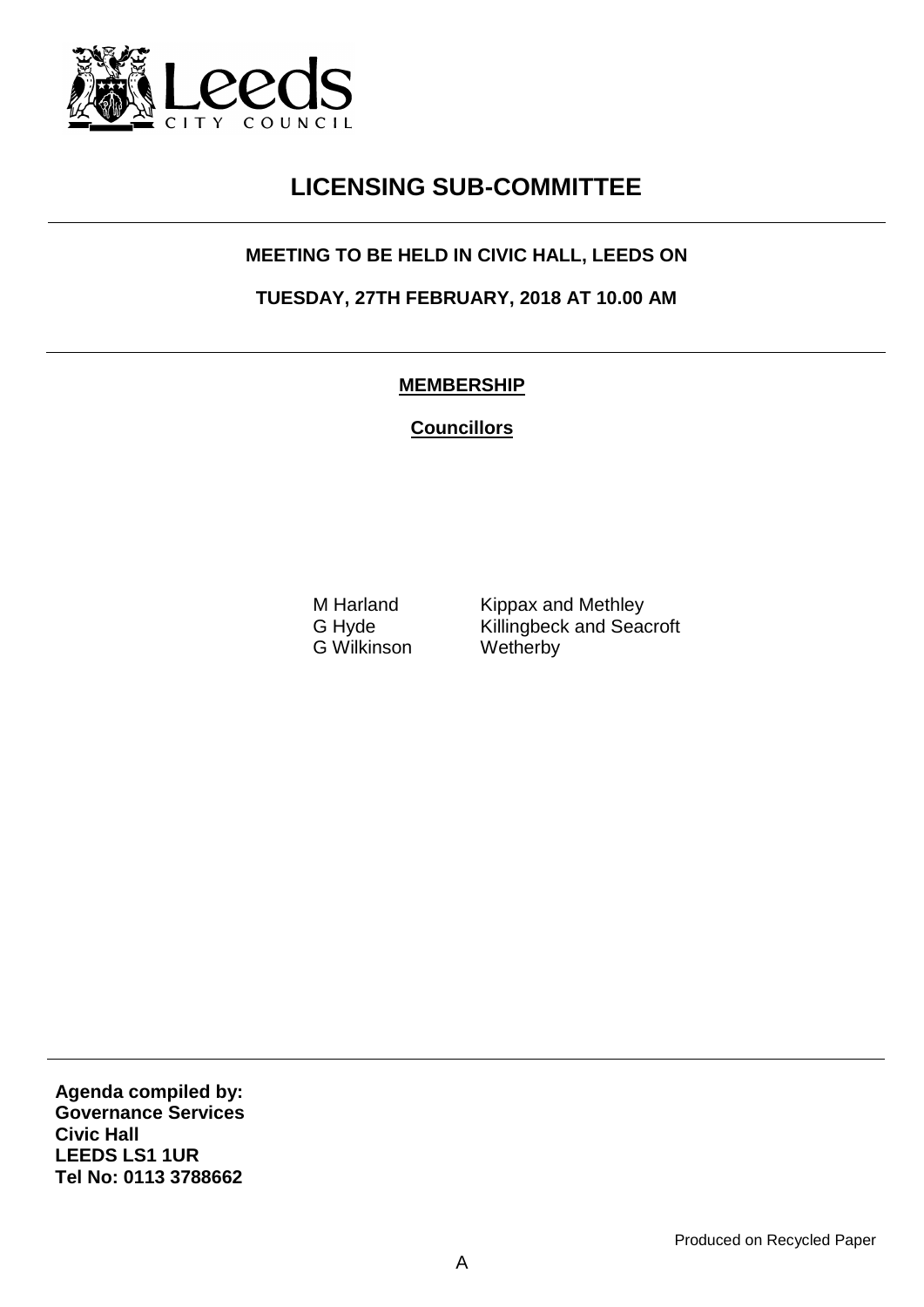## **A G E N D A**

| <b>Item</b><br><b>No</b> | Ward | <b>Item Not</b><br>Open |                                                                                                                                                                                        | Page<br><b>No</b> |
|--------------------------|------|-------------------------|----------------------------------------------------------------------------------------------------------------------------------------------------------------------------------------|-------------------|
|                          |      |                         | <b>PRELIMINARY PROCEDURES</b>                                                                                                                                                          |                   |
|                          |      |                         | <b>ELECTION OF THE CHAIR</b>                                                                                                                                                           |                   |
| 2                        |      |                         | <b>APPEALS AGAINST REFUSAL OF INSPECTION</b><br>OF DOCUMENTS                                                                                                                           |                   |
|                          |      |                         | To consider any appeals in accordance with<br>Procedure Rule 15.2 of the Access to Information<br>Procedure Rules (in the event of an Appeal the<br>press and public will be excluded) |                   |
|                          |      |                         | (*In accordance with Procedure Rule 15.2, written<br>notice of an appeal must be received by the Head<br>of Governance Services at least 24 hours before<br>the meeting)               |                   |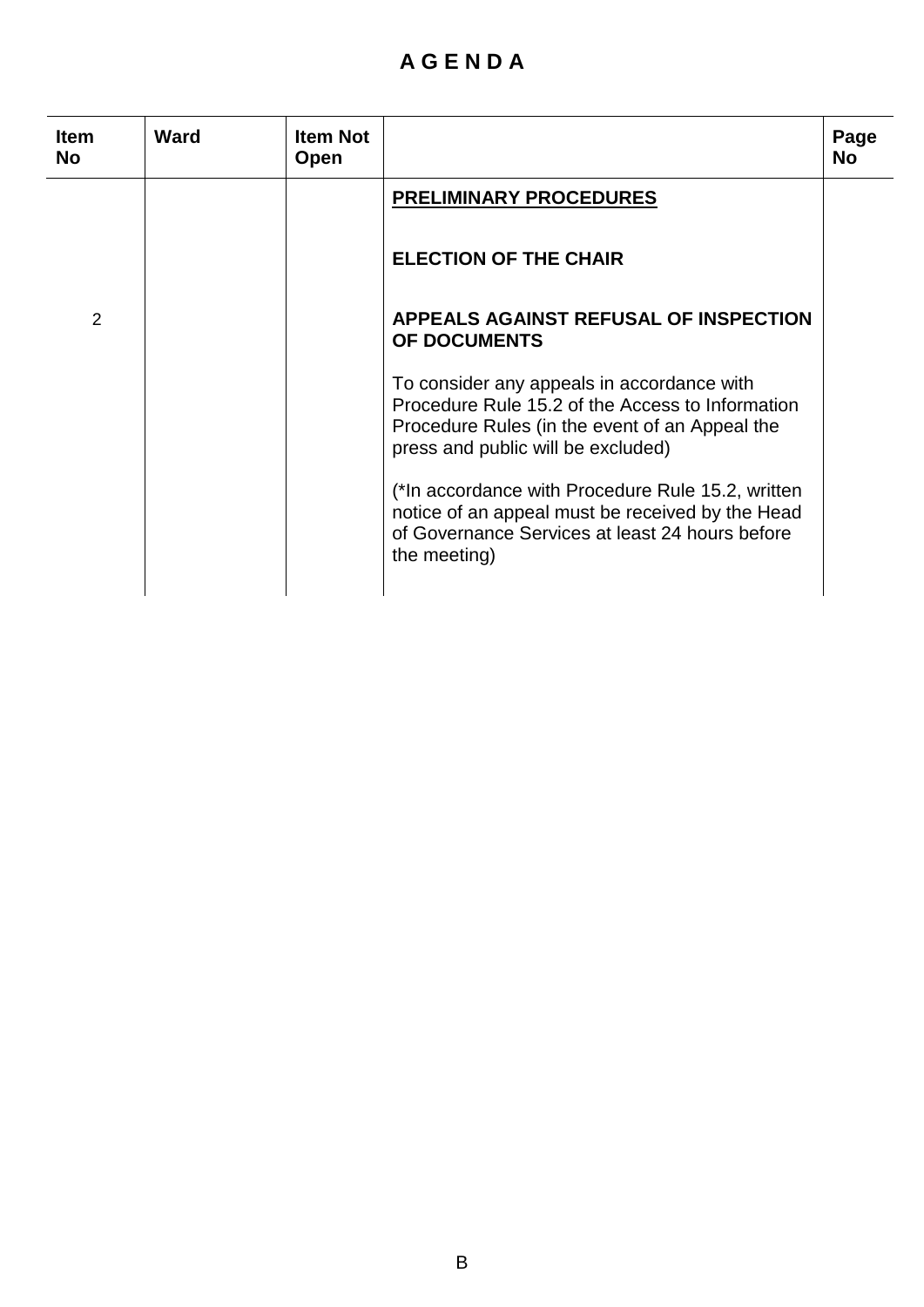| <b>Item</b><br><b>No</b> | <b>Ward</b> | <b>Item Not</b><br>Open |                                                                                                                                                                                                                                                                                                                                                                                                                                           | Page<br><b>No</b> |
|--------------------------|-------------|-------------------------|-------------------------------------------------------------------------------------------------------------------------------------------------------------------------------------------------------------------------------------------------------------------------------------------------------------------------------------------------------------------------------------------------------------------------------------------|-------------------|
| 3                        |             |                         | <b>EXEMPT INFORMATION - POSSIBLE</b><br><b>EXCLUSION OF THE PRESS AND PUBLIC</b>                                                                                                                                                                                                                                                                                                                                                          |                   |
|                          |             |                         | 1)<br>To highlight reports or appendices which:                                                                                                                                                                                                                                                                                                                                                                                           |                   |
|                          |             |                         | officers have identified as containing exempt<br>a)<br>information, and where officers consider that<br>the public interest in maintaining the<br>exemption outweighs the public interest in<br>disclosing the information, for the reasons<br>outlined in the report.                                                                                                                                                                    |                   |
|                          |             |                         | To consider whether or not to accept the<br>b)<br>officers recommendation in respect of the<br>above information.                                                                                                                                                                                                                                                                                                                         |                   |
|                          |             |                         | $\mathsf{C}$<br>If so, to formally pass the following<br>resolution:-                                                                                                                                                                                                                                                                                                                                                                     |                   |
|                          |             |                         | <b>RESOLVED – That the press and public be</b><br>excluded from the meeting during<br>consideration of those parts of the agenda<br>designated as containing exempt<br>information on the grounds that it is likely, in<br>view of the nature of the business to be<br>transacted or the nature of the proceedings,<br>that if members of the press and public were<br>present there would be disclosure to them of<br>exempt information |                   |
|                          |             |                         | 2)<br>To note that under the Licensing Procedure<br>rules, the press and the public will be<br>excluded from that part of the hearing where<br>Members will deliberate on each application<br>as it is in the public interest to allow the<br>Members to have a full and frank debate on<br>the matter before them.                                                                                                                       |                   |
| 4                        |             |                         | <b>LATE ITEMS</b>                                                                                                                                                                                                                                                                                                                                                                                                                         |                   |
|                          |             |                         | To identify any applications as late items of<br>business which have been admitted to the agenda<br>for consideration                                                                                                                                                                                                                                                                                                                     |                   |
|                          |             |                         | (the special circumstances shall be identified in<br>the minutes)                                                                                                                                                                                                                                                                                                                                                                         |                   |
|                          |             |                         |                                                                                                                                                                                                                                                                                                                                                                                                                                           |                   |